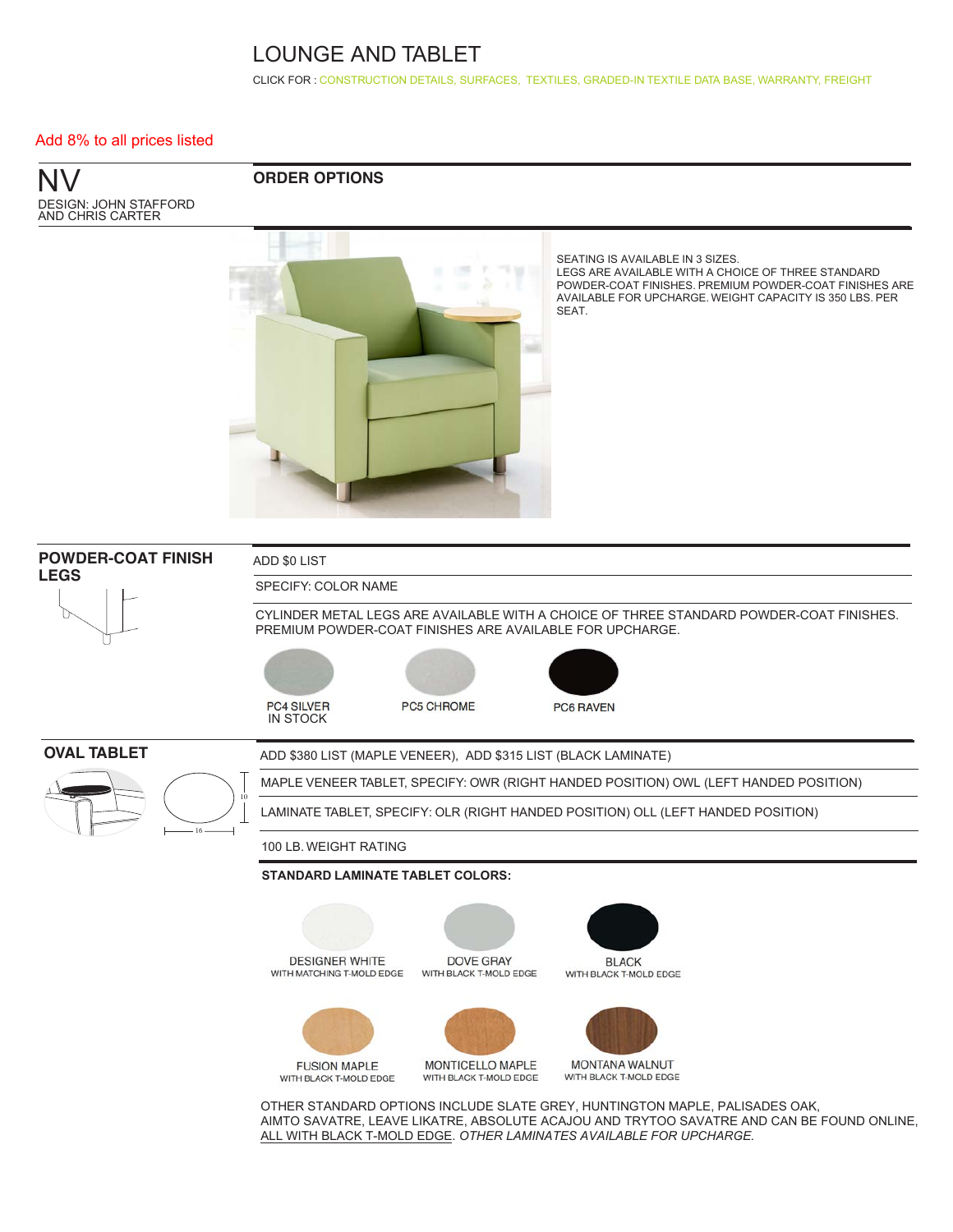CLICK FOR : [CONSTRUCTION DETAILS,](http://www.ekocontract.com/lounge-tables-seating/nv) [SURFACES,](http://www.ekocontract.com/surfaces) [TEXTILES,](http://www.ekocontract.com/fabrics) [GRADED-IN TEXTILE DATA BASE,](http://www.ekocontract.com/resources/surface-materials/surface-materials-database) [WARRANTY, FREIGHT](http://www.ekocontract.com/files/resources/2015_EKO_Terms__Conditions.pdf)

### Add 8% to all prices listed

| DESIGN: JOHN STAFFORD<br>AND CHRIS CARTER   | <b>ORDER OPTIONS</b><br><b>STANDARD VENEER COLORS:</b>                                                                     |  |  |  |  |  |  |  |  |  |  |  |
|---------------------------------------------|----------------------------------------------------------------------------------------------------------------------------|--|--|--|--|--|--|--|--|--|--|--|
|                                             |                                                                                                                            |  |  |  |  |  |  |  |  |  |  |  |
|                                             | <b>NATURAL</b><br><b>WILD CHERRY</b><br><b>MONTICELLO</b><br><b>HUNTINGTON</b><br><b>VERSAILLES</b><br><b>CAFELLE</b>      |  |  |  |  |  |  |  |  |  |  |  |
| <b>HEAVY DUTY TABLET</b>                    | ADD \$175 LIST                                                                                                             |  |  |  |  |  |  |  |  |  |  |  |
|                                             | SPECIFY: HD                                                                                                                |  |  |  |  |  |  |  |  |  |  |  |
|                                             | FEATURES 150 LB. HIGHER EDUCATION WEIGHT RATING AS STANDARD.                                                               |  |  |  |  |  |  |  |  |  |  |  |
|                                             | AVAILABLE ON MODELS 34081, 34181 AND 34281 ONLY.                                                                           |  |  |  |  |  |  |  |  |  |  |  |
| <b>FRONT CASTERS,</b>                       | ADD \$150 LIST                                                                                                             |  |  |  |  |  |  |  |  |  |  |  |
| <b>REAR LEGS WITH</b><br><b>BACK HANDLE</b> | <b>SPECIFY: FC</b>                                                                                                         |  |  |  |  |  |  |  |  |  |  |  |
|                                             | CASTERS ON FRONT AND TWO LEGS ON BACK, BACK HANDLE STANDARD WITH CASTER OPTION.                                            |  |  |  |  |  |  |  |  |  |  |  |
| <b>MINI-TAP POWER</b>                       | ADD \$350 LIST (LEFT OR RIGHT ARM)                                                                                         |  |  |  |  |  |  |  |  |  |  |  |
|                                             | SPECIFY: MT/WHT (GLOSS WHITE), MT/BLK (GLOSS BLACK) SPECIFY: LEFT OR RIGHT ARM AS SEATED                                   |  |  |  |  |  |  |  |  |  |  |  |
|                                             | FEATURING A SLEEK PROFILE IDEAL FOR UPHOLSTERED ARMS. CONTAINS ONE POWER OUTLET,                                           |  |  |  |  |  |  |  |  |  |  |  |
| Ó                                           | TWO USB PORTS AND 120-INCH POWER CORD. MOUNTS WITHIN THE FRONT OF ARM.                                                     |  |  |  |  |  |  |  |  |  |  |  |
| <b>ARM CAPS</b>                             | ADD \$300 LIST (SSC)                                                                                                       |  |  |  |  |  |  |  |  |  |  |  |
|                                             | SPECIFY: SSC (SOLID SURFACE ARM CAP) OPTIONS BELOW<br>APPLIES TO MODELS 34481, 34482, 34483                                |  |  |  |  |  |  |  |  |  |  |  |
|                                             | ONYX ON095<br>PEARL SP011<br><b>BRIGHT WHITE BW010</b>                                                                     |  |  |  |  |  |  |  |  |  |  |  |
| <b>CLEAN OUT SEAT</b>                       |                                                                                                                            |  |  |  |  |  |  |  |  |  |  |  |
|                                             | ADD \$100 LIST                                                                                                             |  |  |  |  |  |  |  |  |  |  |  |
|                                             | SPECIFY: CLEAN OUT                                                                                                         |  |  |  |  |  |  |  |  |  |  |  |
|                                             | CLEAN OUT SPACE AT THE BACK OF THE SEAT TO ALLOW DIRT AN DEBRIS TO FALL TO THE FLOOR<br>FOR EASY CLEAN UP AND MAINTENANCE. |  |  |  |  |  |  |  |  |  |  |  |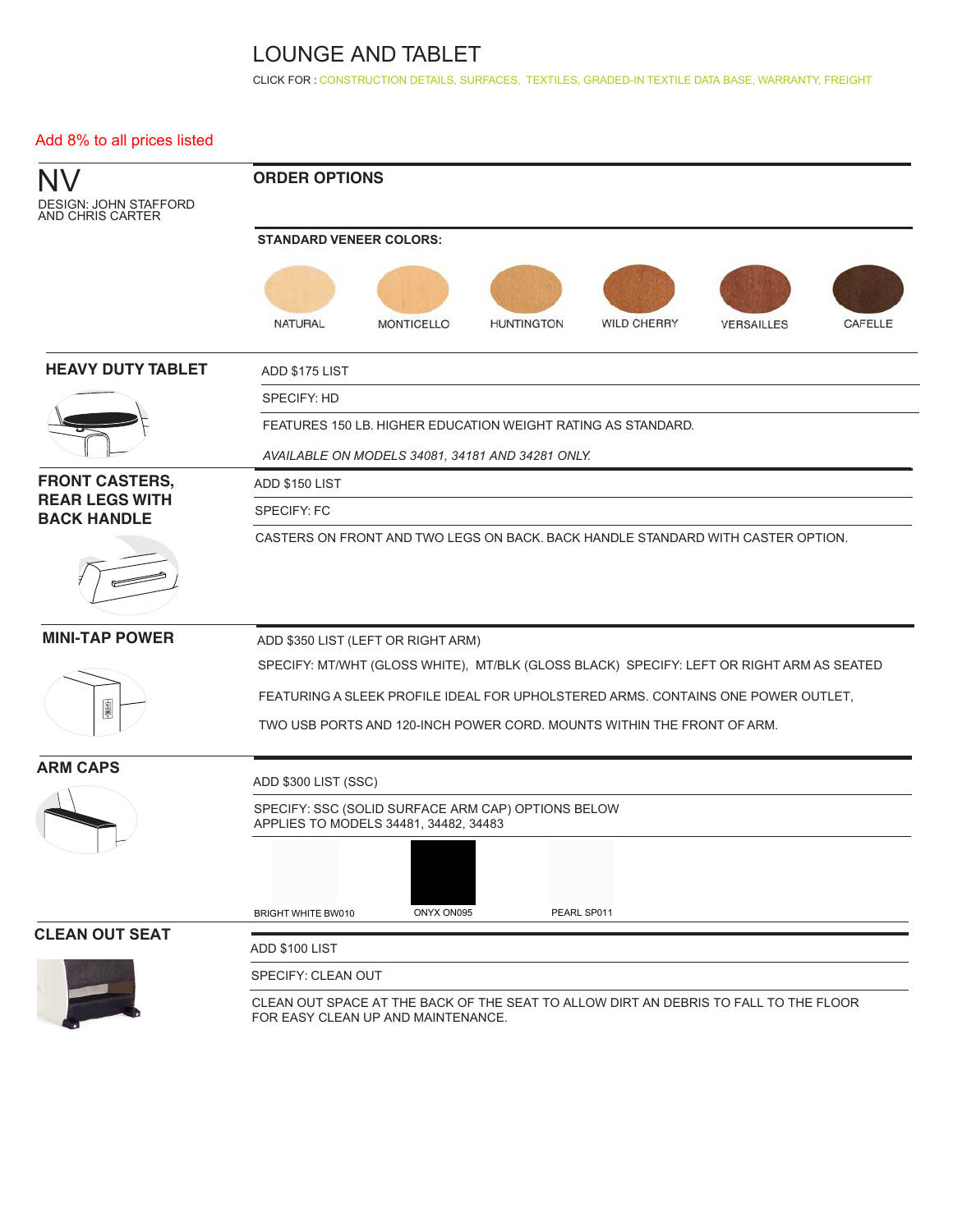CLICK FOR : [CONSTRUCTION DETAILS,](http://www.ekocontract.com/lounge-tables-seating/nv) [SURFACES,](http://www.ekocontract.com/surfaces) [TEXTILES,](http://www.ekocontract.com/fabrics) [GRADED-IN TEXTILE DATA BASE,](http://www.ekocontract.com/resources/surface-materials/surface-materials-database) [WARRANTY, FREIGHT](http://www.ekocontract.com/files/resources/2015_EKO_Terms__Conditions.pdf)

CYLINDER METAL LEGS ARE AVAILABLE WITH A CHOICE OF THREE STANDARD POWDER-COAT FINISHES. PREMIUM POWDER-COAT FINISHES ARE AVAILABLE FOR UPCHARGE. WEIGHT CAPACITY IS 350 LBS. PER SEAT.

### Add 8% to all prices listed

|                                                    |                                                                                                                  | <b>TEXTILE LIST PRICE</b> |      |             |        |        |        |                |        |               |        |         |        |
|----------------------------------------------------|------------------------------------------------------------------------------------------------------------------|---------------------------|------|-------------|--------|--------|--------|----------------|--------|---------------|--------|---------|--------|
| DESIGN: JOHN STAFFORD<br>AND CHRIS CARTER          |                                                                                                                  | $\circ$<br>$\circ$        | ය    | $\sim$<br>ত | ຕ<br>ত | 4<br>σ | 5<br>ය | $\bullet$<br>G | Z<br>ত | $\infty$<br>σ | ຶ<br>G | °,<br>৩ | ↽<br>σ |
| 34481                                              | 1541                                                                                                             | 1907                      | 1747 | 1907        | 1995   | 2117   | 2219   | 2319           | 2445   | 2684          | 2984   | 3211    | 3368   |
| <b>CLUB CHAIR, METAL LEGS</b><br>POLYURETHANE CAPS | COM (YDS) 5 COL (SQ FT) 100<br>W 34 D 32 H 32.5 SH 17.25 AH 8 (INCHES)                                           |                           |      |             |        |        |        |                |        |               |        |         |        |
|                                                    | OPTIONS: POWDER-COAT FINISH LEGS, MINI-TAP POWER, SOLID SURFACE CAPS, CLEAN OUT<br>FRONT CASTER WITH BACK HANDLE |                           |      |             |        |        |        |                |        |               |        |         |        |
|                                                    |                                                                                                                  |                           |      |             |        |        |        |                |        |               |        |         |        |

| 34482                                     | 2648 | 3061                                                                        | 2908 | 3061 | 3151 | 3279 | 3388 | 3494 | 3667 | 3967                                                                            | 4734 | 5106 | 5298 |
|-------------------------------------------|------|-----------------------------------------------------------------------------|------|------|------|------|------|------|------|---------------------------------------------------------------------------------|------|------|------|
| LOVESEAT, METAL LEGS<br>POLYURETHANE CAPS |      | W 57.5 D 32 H 32.5 SH 17.25 AH 8 (INCHES)<br>COM (YDS) 6.75 COL (SQ FT) 135 |      |      |      |      |      |      |      |                                                                                 |      |      |      |
|                                           |      |                                                                             |      |      |      |      |      |      |      | OPTIONS: POWDER-COAT FINISH LEGS, MINI-TAP POWER, SOLID SURFACE CAPS, CLEAN OUT |      |      |      |
|                                           |      |                                                                             |      |      |      |      |      |      |      |                                                                                 |      |      |      |

| 34483 |                  |  |
|-------|------------------|--|
|       | SOFA, METAL LEGS |  |

POLYURETHANE CAPS



| 3297                                                                            | 3833 | 3626 | 3833 | 3946 | 4135 | 4277 | 4423 | 4620 | 5023 | 5293 | 5634 | 5856 |
|---------------------------------------------------------------------------------|------|------|------|------|------|------|------|------|------|------|------|------|
| W 79.5 D 32 H 32.5 SH 17.25 AH 8 (INCHES)<br>COM (YDS) 8.75 COL (SQ FT) 175     |      |      |      |      |      |      |      |      |      |      |      |      |
| OPTIONS: POWDER-COAT FINISH LEGS, MINI-TAP POWER, SOLID SURFACE CAPS, CLEAN OUT |      |      |      |      |      |      |      |      |      |      |      |      |